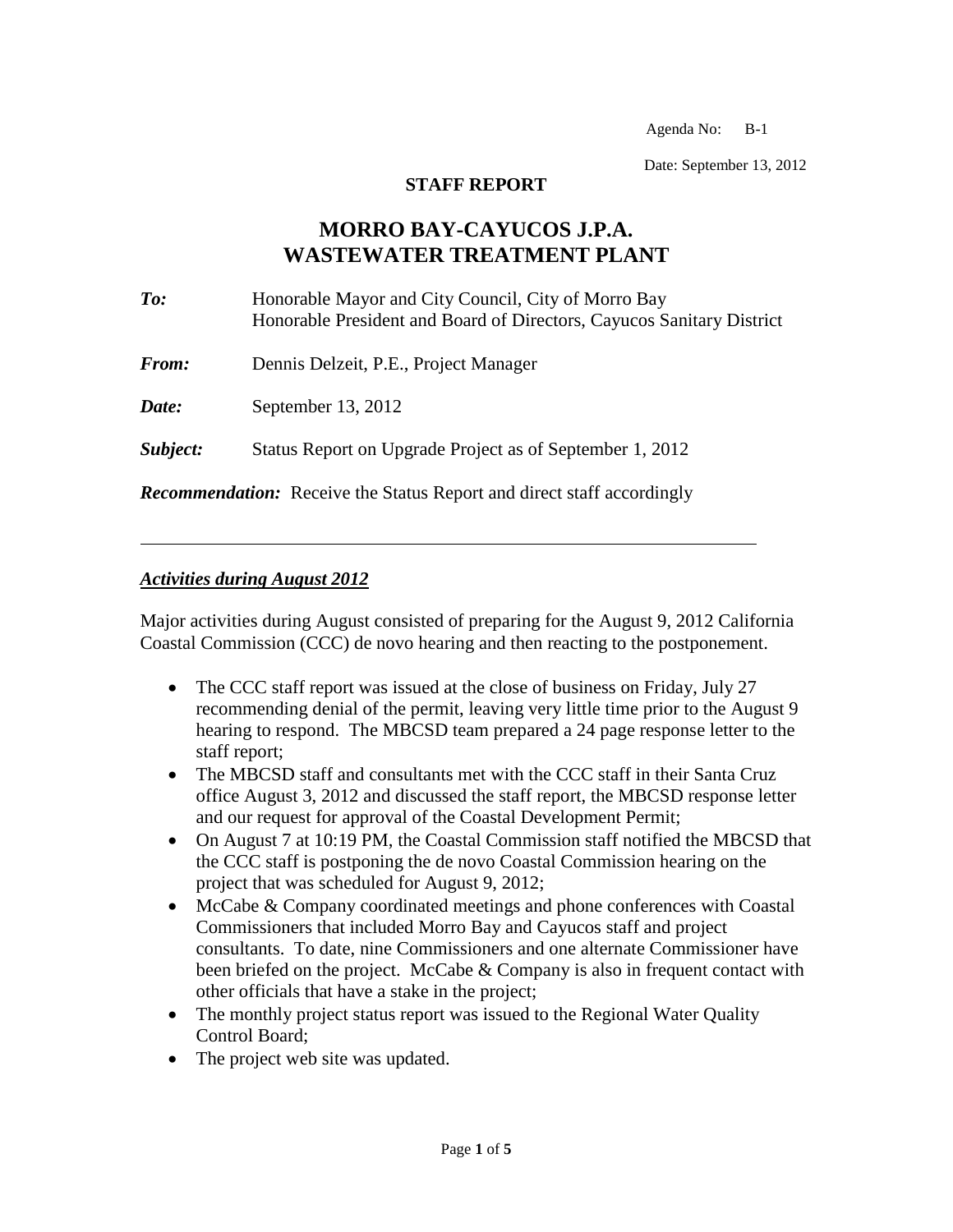## *Looking Ahead-September and October 2012*

The primary goal for September is to assure that the Coastal Commission hearing will be re scheduled for their October 10,11,12, 2012 meeting in Oceanside.

- Morro Bay staff has been requesting meetings with Coastal Commission staff to discuss the proposed project and request their recommendation for approval of the Coastal Development Permit (with conditions);
- Despite repeated attempts to schedule a meeting with Coastal staff, they have replied that they are not prepared to meet and they have also been unwilling to commit to "place holder" meeting appointments;
- McCabe & Company are continuing to communicate the project issues with the Coastal Commissioners.

## *Fiscal Impact:*

• There are no new expenditures to report.

## *Discussion/Project Overview:*

## Major Milestone Schedule

|           | Council certified the EIR and approval of the                |                          |
|-----------|--------------------------------------------------------------|--------------------------|
|           | <b>Conditional Use Permit and Coastal Development Permit</b> | January 11, 2011         |
|           | Deadline for Coastal Commission Appeals                      | January 31, 2011         |
|           | Coastal Commission substantial issue hearing                 | March 11, 2011           |
|           | Public Outreach/Workshops                                    | June 27 & 28, 2011       |
|           | Deadline for the rough screening criteria and alternative    |                          |
|           | sites public comments                                        | July 15, 2011            |
| $\bullet$ | Coastal Commission staff level meeting in Santa Cruz         | August 25, 2011          |
|           | Public release of the Rough Screening analysis               | September 1, 2011        |
|           | <b>Rough Screening Analysis Presentation to the JPA</b>      | September 8, 2011        |
|           | Public workshop-Alternative Sites Update                     | September 19, 2011       |
|           | Deadline for public comments on the Rough Screening          |                          |
|           | Analysis and Fine Screening criteria and alternative sites   | September 30, 2011       |
| $\bullet$ | Public release of the draft Fine Screening analysis          | November 3, 2011         |
|           | Fine Screening Analysis Presentation to the JPA              | <b>November 10, 2011</b> |
|           | Coastal Commission staff level meeting in Santa Cruz         |                          |
|           | (review de novo materials)                                   | December 9, 2011         |
|           | 2012 Recycled Water Feasibility Study released               | March 9, 2012            |
|           | <b>2012 Recycled Water Feasibility Study Presentation</b>    |                          |
|           | to the JPA                                                   | <b>April 12, 2012</b>    |
| $\bullet$ | Coastal Commission staff level meeting in Santa Cruz         |                          |
|           | (review de novo materials)                                   | June 22, 2012            |
|           | Coastal Commission staff level meeting in Santa Cruz         | August 3, 2012           |
|           | (review of staff report for the August 9, 2012 CCC mtg.)     |                          |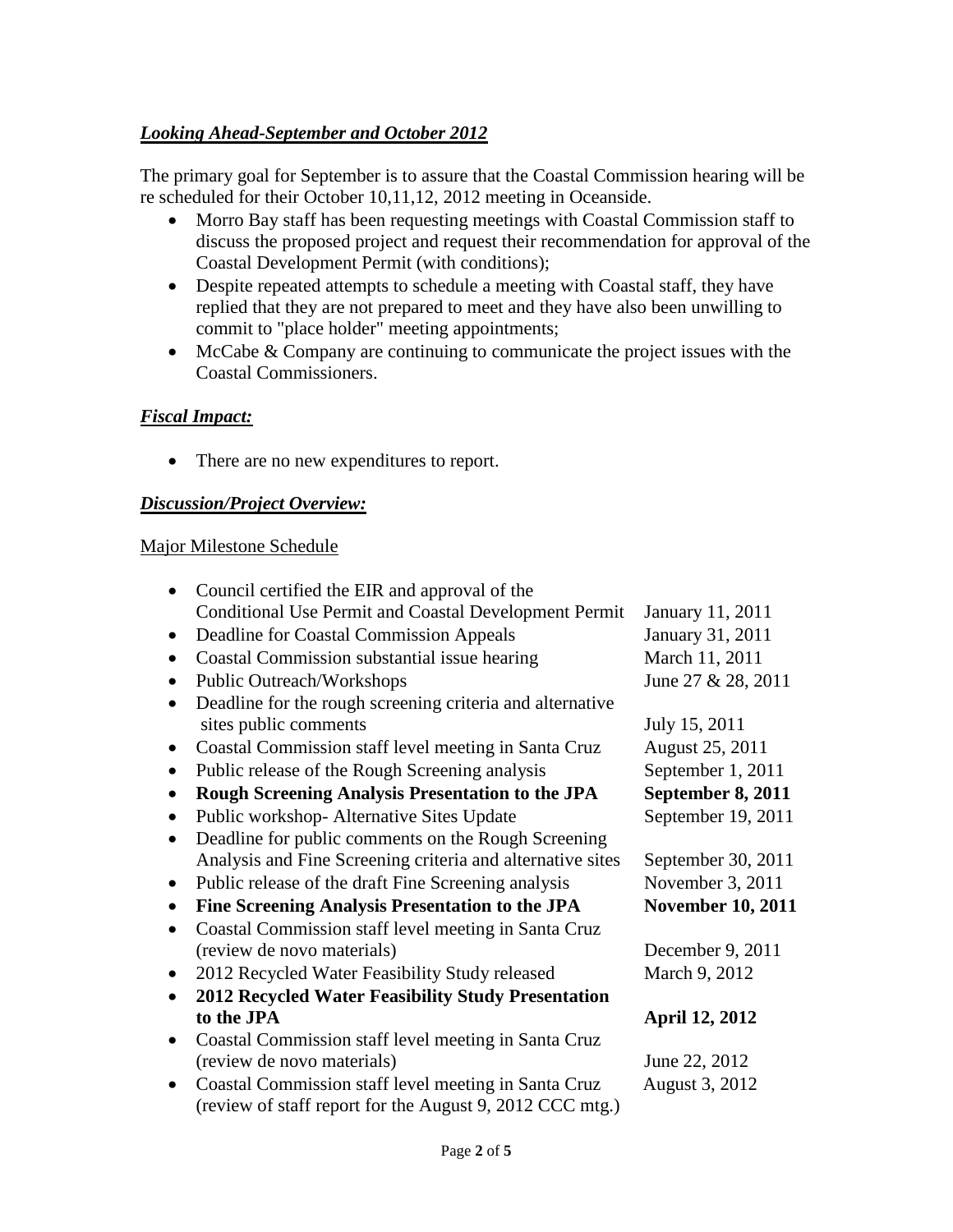|           | <b>Coastal Commission de novo hearing, Santa Cruz</b><br><b>Postponed by CCC staff</b> | <b>August 9, 2012</b> |
|-----------|----------------------------------------------------------------------------------------|-----------------------|
| $\bullet$ | <b>Coastal Commission de novo hearing, Oceanside</b>                                   | October 10-12, 2012   |
|           | Submit SRF loan application to the State Board                                         | On hold               |
|           | <b>Issuance of SRF Financing Agreement</b>                                             | On hold               |
|           | Submit first SRF disbursement request to State Board                                   | On hold               |
|           | Completion of the Design                                                               | On hold               |
|           | <b>Advertize for Construction Bids</b>                                                 | On hold               |
|           | <b>Receive Construction Bids</b>                                                       | On hold               |
| ٠         | Award Construction Contract, after receiving State                                     |                       |
|           | Revolving Fund Loan Approval                                                           | On hold               |
| $\bullet$ | <b>Start Construction</b>                                                              | On hold               |
|           | <b>Completion of Construction</b>                                                      | On hold               |
|           | Achieve full compliance with federal secondary treatment                               | Deadline on hold      |
|           | Requirements                                                                           | per force majeure     |

# **Dudek** - California Coastal Commission - Substantial Issues Study

Dudek contract Fee Status:

|           | • Original Contract Amount:                | \$345,485.00              |
|-----------|--------------------------------------------|---------------------------|
| $\bullet$ | Amendment:                                 | \$110,157.00              |
|           | • Revised Contract Amount:                 | \$455,642.00 <sup>1</sup> |
|           | • Amount invoiced to date:                 | \$429,742.87              |
|           | • Amount remaining in contract:            | \$25,899.13               |
|           | • Most recent billing amount $(7/17/12)$ : | 3,601.38<br>SS.           |
|           | • Percent of contract billed:              | 94%                       |

# **MWH** Design

Final design of the project will resume after completion of the Coastal Commission Appeal Process.

MWH Contract Fee Status:

| <b>Contract Amount:</b>                               | \$2,700,000.00 |
|-------------------------------------------------------|----------------|
| Addendum #1, updated flows and loadings: \$           | 9,000.00       |
| Addendum #2, advanced treatment options: \$           | 9,600.00       |
| Addendum #3, updated cost estimate                    | 18,700.00<br>S |
| <b>Revised MWH Contract Amount:</b>                   | \$2,737,300.00 |
| <b>Amount Billed to Date:</b>                         | \$474,490.33   |
| <b>Amount Remaining:</b>                              | \$2,225,509.67 |
| Most Recent Billing Amount $(10/7/11)^2$<br>$\bullet$ | 4,631.46<br>Я  |
| Percent of contract billed:                           | 18%            |

<sup>&</sup>lt;sup>1</sup> \$21,627 is reserved as an optional task for archaeology services, if required by Coastal.

 $^{2}$  The 5/2/11 invoice is for services rendered 1/1/11 through 1/28/11. MWH work was suspended on 11/19/10 except for completion of surveying, geotechnical report, floor plan layout and support at the PC and CC meetings in support of the permits.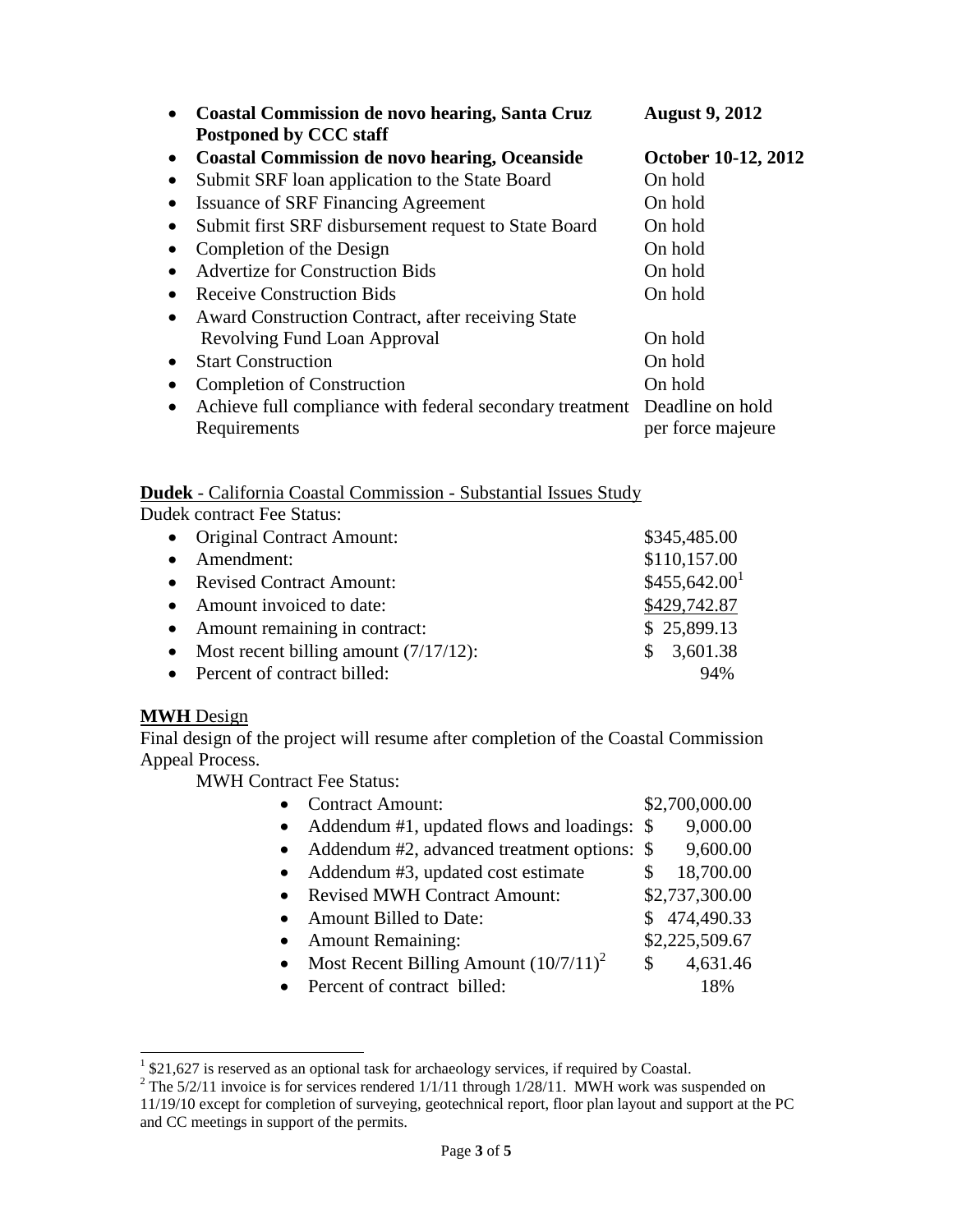#### **McCabe& Company)** California Coastal Commission Communications/Liaison Services

• Invoice  $4/11/11$ : \$12,500 + \$857.47<sup>3</sup> = = \$13,347.57

= \$12,598.28

= \$16,532.00

- Invoice  $5/3/11: $12,500 + $98.28^4 =$
- Invoice  $6/3/11$ : \$12,500 + \$4,032<sup>5</sup> =
- Total billings from start of contract to suspension: \$42,477.85<sup>6</sup>
- Invoice for January 2012, dated 2-29-12: \$12,500.00
- Invoice for February 2012, dated  $3-23-12$ : \$12,500.00
- Invoice for March 2012, dated 4-23-12: \$12,500.00
- Invoice for April 2012, dated 5-15-12: \$12,500.00
- Invoice for May 2012, dated 6-25-12:  $$12,991.97'$
- Invoice for June 2012, dated 7-23-12: \$12,500.00
- Amount billed to date: \$117,969.82
- Not to exceed limit: \$155,000
- Percent billed to date:  $76\%$

## State Revolving Fund Loan:

The SRF process is on hold pending approval of the California Coastal Commission. Without a Coastal Development Permit from the CCC, the project work scope components are unknown as is the total project cost.

## Project Manager, Dennis Delzeit, Services:

- o Prepared and submitted the monthly report to the RWQCB;
- o Prepared the monthly status report to the JPA;
- o Updated the web site information;
- o Reviewed the McCabe invoice;
- o Coordinated with McCabe & Company on communications;
- o Coordinated with Dudek, Earth Systems Consultants and Coastal staff;
- o Participated in project meetings with MBCSD staff and consultants August 2, 6, 13, and 30;
- o Participated in briefings with Coastal Commissioners Bloom, Mitchell, Bochco and Stone in the San Fernando Valley, Santa Monica and Santa Cruz;
- o Assisted in the preparation of Commissioner briefing slides;
- o Reviewed, studied and commented on the Coastal Commission staff report;
- o Interviewed with the Wall Street Journal reporter.

 $\overline{a}$ 

 $3$  Travel expenses to Morro Bay and the Santa Cruz Coastal Commission hearing on  $3/11/11$ . The contract fee is \$12,500 per month plus outside expenses.

<sup>4</sup> Conference calls outside expenses.

<sup>&</sup>lt;sup>5</sup> This is the prorated fee from March 22 through 31 that was not previously billed.

<sup>&</sup>lt;sup>6</sup> This is the total fee for services from the beginning to the suspension of the contract: Feb 22 through May 31, 2011. No services were provided between May 31 through December 31, 2011.

<sup>7</sup> Expenses for meeting with CCC staff in Santa Cruz: \$407.60 airfare; \$45.54 car rental; \$8.83 gas; \$30 taxi.